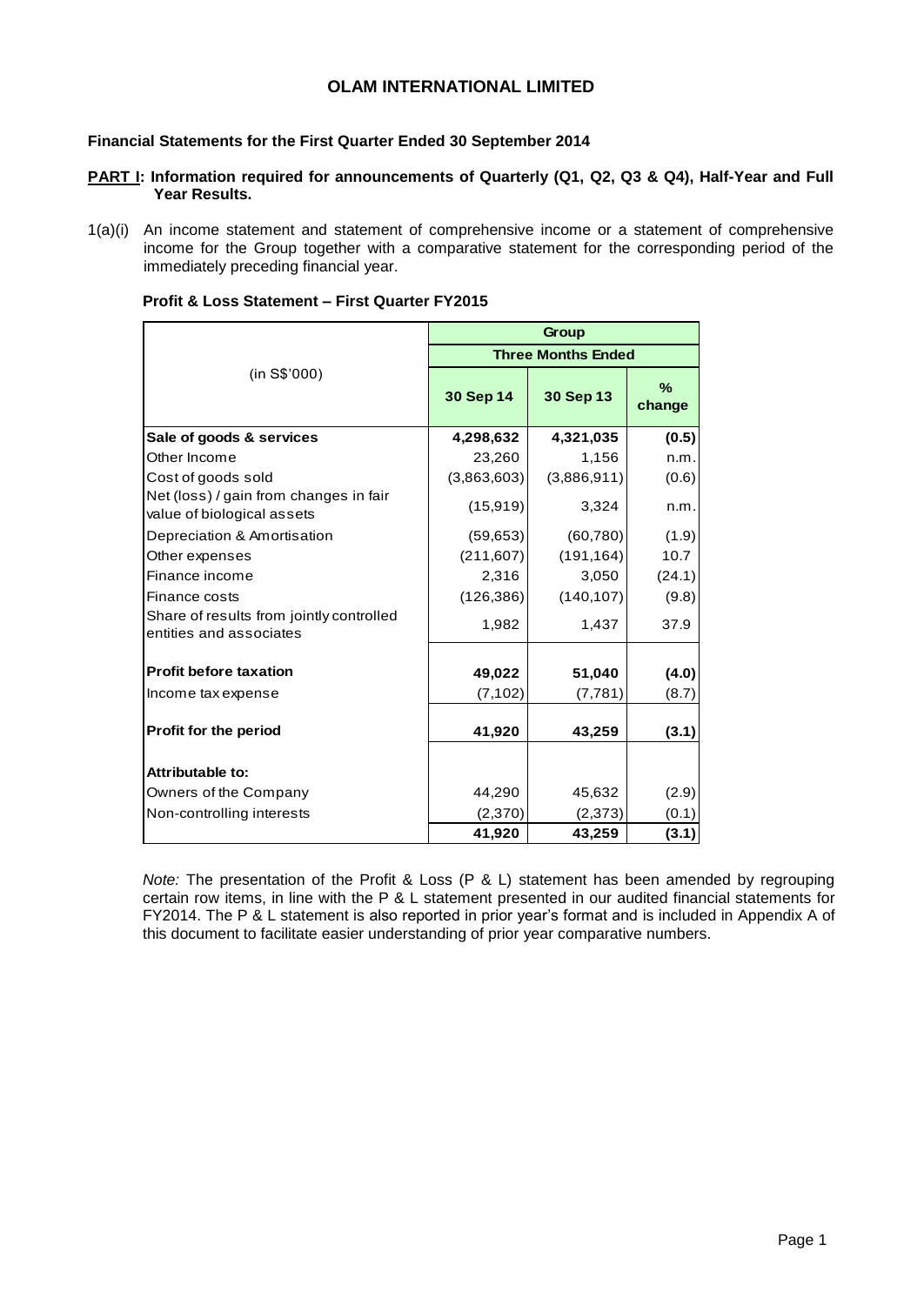1(a)(ii) A statement of comprehensive income for the ("Group") - Olam International Limited ("Company") and its subsidiaries together with a comparative statement for the corresponding period of the immediately preceding financial year.

### **Statement of Comprehensive Income – First Quarter FY2015**

|                                                          |                           | Group     |  |  |  |  |  |
|----------------------------------------------------------|---------------------------|-----------|--|--|--|--|--|
| (in S\$'000)                                             | <b>Three Months Ended</b> |           |  |  |  |  |  |
|                                                          | 30 Sep 14                 | 30 Sep 13 |  |  |  |  |  |
| <b>Profit for the period</b>                             | 41,920                    | 43,259    |  |  |  |  |  |
| <b>Other Comprehensive Income:</b>                       |                           |           |  |  |  |  |  |
| Net (loss)/ gain on fair value changes during the period | (11, 173)                 | 21,668    |  |  |  |  |  |
| Recognised in the profit and loss account on             |                           |           |  |  |  |  |  |
| occurrence of hedged transactions                        | (4,402)                   | 16,336    |  |  |  |  |  |
| Foreign currency translation adjustment                  | 44,540                    | (15,705)  |  |  |  |  |  |
| Other comprehensive income                               | 28,965                    | 22,299    |  |  |  |  |  |
|                                                          |                           |           |  |  |  |  |  |
| <b>Total Comprehensive Income</b>                        | 70,885                    | 65,558    |  |  |  |  |  |
|                                                          |                           |           |  |  |  |  |  |
| Attributable to:                                         |                           |           |  |  |  |  |  |
| Owners of the Company                                    | 74,854                    | 64,530    |  |  |  |  |  |
| Non-controlling interests                                | (3,969)                   | 1,028     |  |  |  |  |  |
|                                                          | 70,885                    | 65,558    |  |  |  |  |  |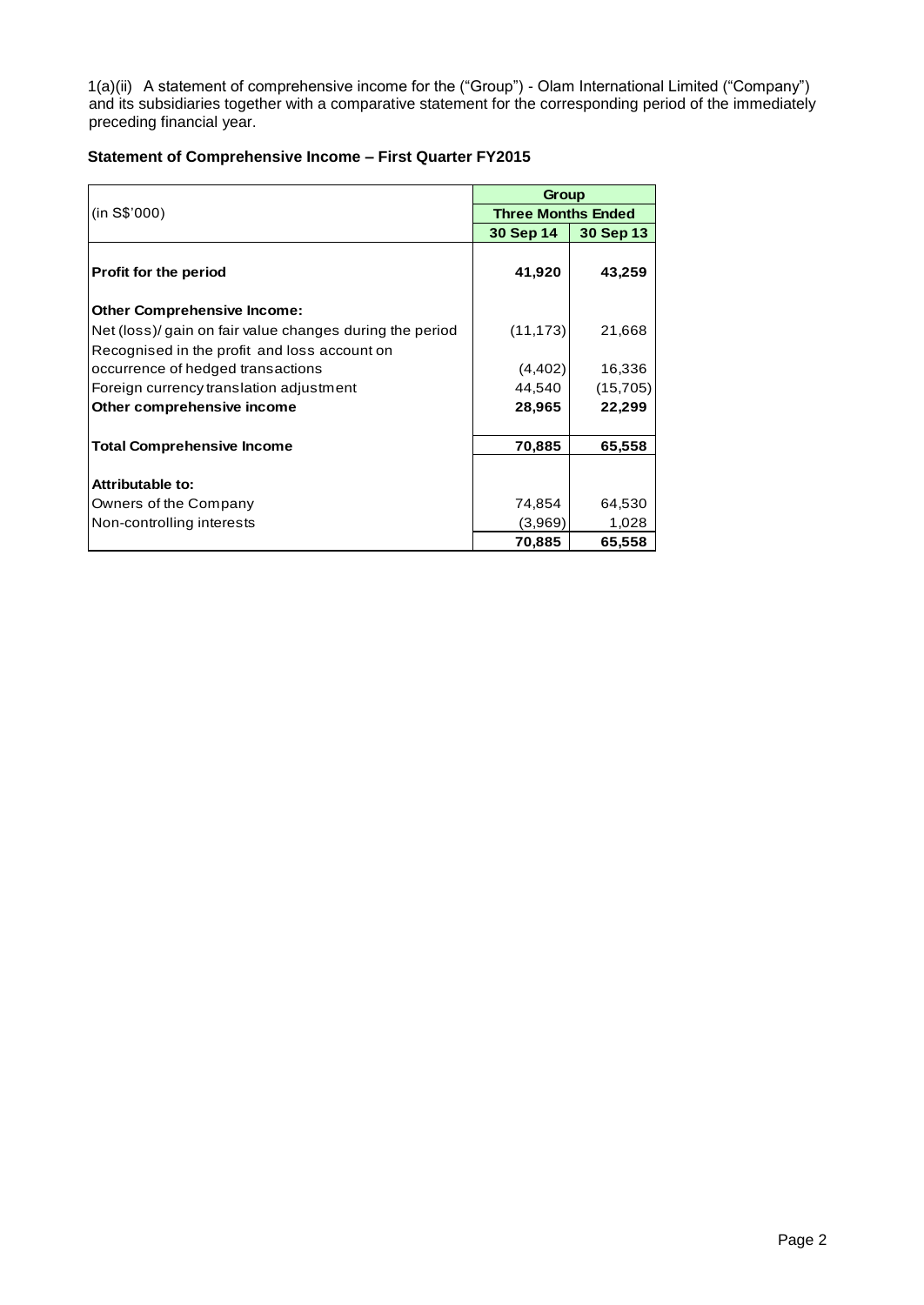1(b)(i) A statement of financial position (for the Issuer and Group), together with a comparative statement as at the end of the immediately preceding financial year.

| (in S\$'000)                                 | Group         |               | <b>Company</b> |             |  |  |
|----------------------------------------------|---------------|---------------|----------------|-------------|--|--|
|                                              | 30 Sep 14     | 30 Jun 14     | 30 Sep 14      | 30 Jun 14   |  |  |
| <b>Non-current assets</b>                    |               |               |                |             |  |  |
| Property, plant and equipment                | 3,066,584     | 3,143,886     | 1,744          | 1,788       |  |  |
| Intangible assets                            | 635,269       | 648,758       | 34,529         | 34,680      |  |  |
| <b>Biological assets</b>                     | 1,076,099     | 1,108,162     |                |             |  |  |
| Investment in subsidiary companies           |               |               | 2,934,988      | 2,555,084   |  |  |
| Interests in jointly controlled entities and |               |               |                |             |  |  |
| associates                                   | 931,939       | 835,393       | 775,489        | 684,254     |  |  |
| Long term investments                        | 394,267       | 407,685       | 381,272        | 393,976     |  |  |
| Deferred tax assets                          | 24,197        | 22,983        | 2,360          | 893         |  |  |
| Other non-current assets                     | 31,849        | 23,148        |                |             |  |  |
|                                              | 6,160,204     | 6,190,015     | 4,130,382      | 3,670,675   |  |  |
| <b>Current assets</b>                        |               |               |                |             |  |  |
| Amounts due from subsidiary companies        |               |               | 1,679,544      | 1,783,155   |  |  |
| Trade receivables                            | 1,809,324     | 1,613,223     | 969,419        | 650,185     |  |  |
| Margin accounts with brokers                 | 114,658       | 225,499       | 69,588         | 140,600     |  |  |
| Inventories                                  | 4,739,593     | 4,685,698     | 746,648        | 805,045     |  |  |
| Advance payments to suppliers                | 631,490       | 706,652       | 135,437        | 207,495     |  |  |
| Advance payments to subsidiary companies     |               |               | 1,966,176      | 2,055,652   |  |  |
| Cash and short-term fixed deposits           | 1,277,117     | 1,590,075     | 852,901        | 1,183,019   |  |  |
| Derivative financial instruments             | 753,624       | 554,617       | 381,175        | 290,986     |  |  |
| Other current assets                         | 726,263       | 740,814       | 124,392        | 129,546     |  |  |
|                                              | 10,052,069    | 10,116,578    | 6,925,280      | 7,245,683   |  |  |
| <b>Current liabilities</b>                   |               |               |                |             |  |  |
| Trade payables and accruals                  | (1,406,702)   | (1,587,626)   | (480, 455)     | (665, 288)  |  |  |
| <b>Borrowings</b>                            | (3,839,282)   | (4,503,756)   | (2,441,310)    | (2,976,945) |  |  |
| Derivative financial instruments             | (514, 349)    | (382, 163)    | (293, 741)     | (193, 811)  |  |  |
| Provision for taxation                       | (68, 808)     | (80,213)      | (32, 770)      | (31, 104)   |  |  |
| Other current liabilities                    | (346, 177)    | (428, 322)    | (79, 043)      | (99, 702)   |  |  |
|                                              | (6, 175, 318) | (6,982,080)   | (3,327,319)    | (3,966,850) |  |  |
|                                              |               |               |                |             |  |  |
| <b>Net current assets</b>                    | 3,876,751     | 3,134,498     | 3,597,961      | 3,278,833   |  |  |
| <b>Non-current liabilities</b>               |               |               |                |             |  |  |
| Deferred tax liabilities                     | (253, 727)    | (266, 035)    |                |             |  |  |
| Borrowings                                   | (5,493,377)   | (4,836,150)   | (4,390,780)    | (3,692,824) |  |  |
|                                              | (5,747,104)   | (5, 102, 185) | (4,390,780)    | (3,692,824) |  |  |
|                                              |               |               |                |             |  |  |
| <b>Net assets</b>                            | 4,289,851     | 4,222,328     | 3,337,563      | 3,256,684   |  |  |
|                                              |               |               |                |             |  |  |
| Equity attributable to owners of the Company |               |               |                |             |  |  |
| Share capital                                | 2,167,339     | 2,162,642     | 2,167,339      | 2,162,642   |  |  |
| Treasury shares                              | (96,081)      | (96,081)      | (96,081)       | (96,081)    |  |  |
| Capital securities                           | 233,410       | 237,379       | 233,410        | 237,379     |  |  |
| Reserves                                     | 1,967,010     | 1,896,246     | 1,032,895      | 952,744     |  |  |
|                                              | 4,271,678     | 4,200,186     | 3,337,563      | 3,256,684   |  |  |
| Non-controlling interests                    | 18,173        | 22,142        |                |             |  |  |
| <b>Total equity</b>                          | 4,289,851     | 4,222,328     | 3,337,563      | 3,256,684   |  |  |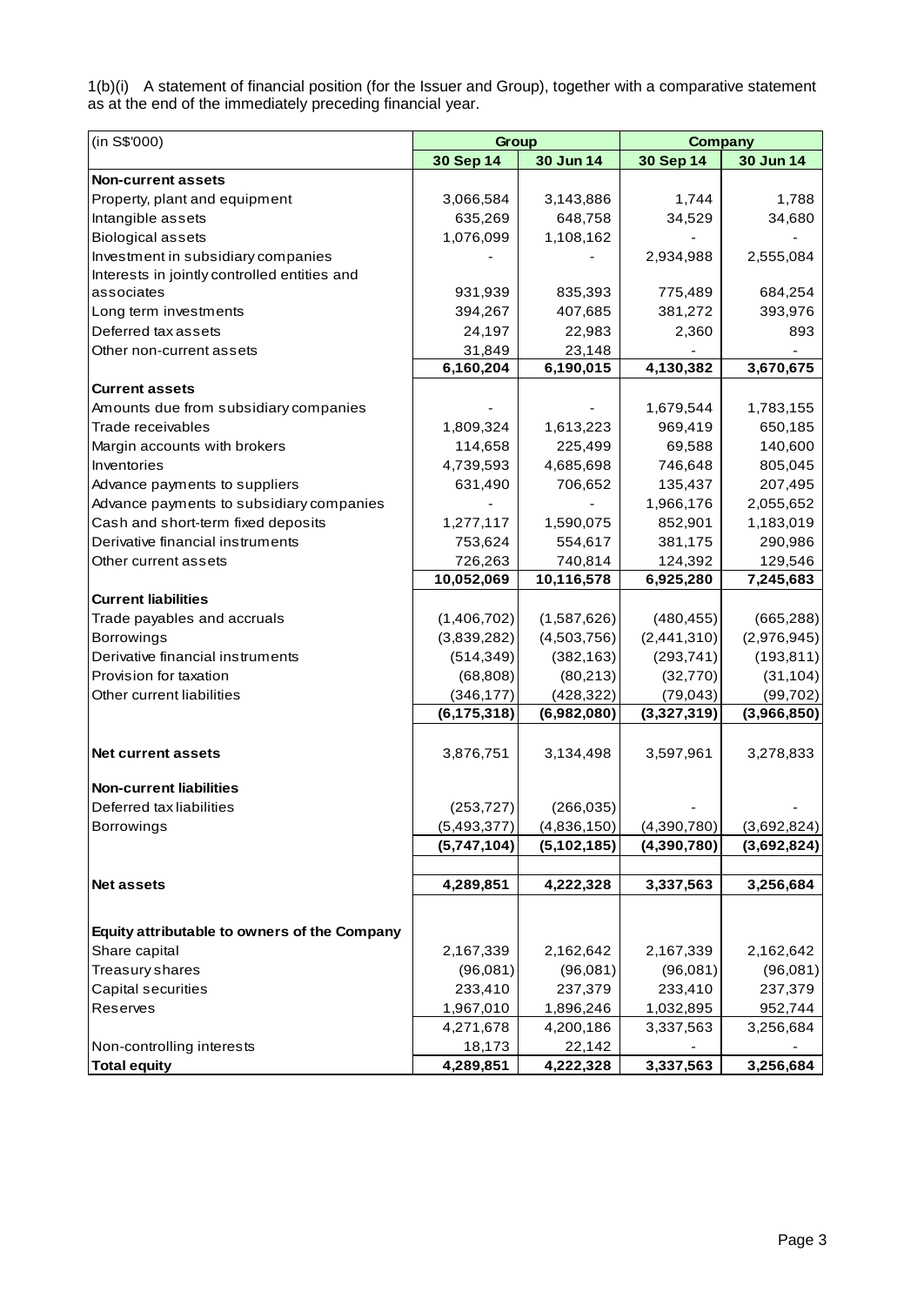1(b)(ii) Aggregate amount of Group's borrowings and debt securities.

# **Amounts repayable in one year or less or on demand**

|                      | 30 Sep 14      |                  | 30 Jun 14      |                  |
|----------------------|----------------|------------------|----------------|------------------|
|                      | <b>Secured</b> | <b>Unsecured</b> | <b>Secured</b> | <b>Unsecured</b> |
|                      | (in S\$'000)   | (in S\$'000)     | (in S\$'000)   | (in S\$'000)     |
| Overdrafts           | $\blacksquare$ | 243,694          |                | 298,179          |
| Loans                | 27,290         | 3,556,093        | 23,565         | 4, 167, 845      |
| <b>Finance Lease</b> | $\blacksquare$ | 4.221            |                | 5,722            |
| Bonds                | $\blacksquare$ | 7.984            |                | 8,445            |
| Total                | 27,290         | 3,811,992        | 23,565         | 4,480,191        |

# **Amounts repayable after one year**

|                          | 30 Sep 14      |                  | 30 Jun 14                |                  |  |
|--------------------------|----------------|------------------|--------------------------|------------------|--|
|                          | <b>Secured</b> | <b>Unsecured</b> | <b>Secured</b>           | <b>Unsecured</b> |  |
|                          | (in S\$'000)   | (in S\$'000)     | (in S\$'000)             | (in S\$'000)     |  |
| Medium / Long Term Loans | 132,324        | 992,149          | 145,432                  | 1,164,092        |  |
| <b>Medium Term Notes</b> | $\blacksquare$ | 2,490,718        | $\overline{\phantom{a}}$ | 1,699,547        |  |
| <b>Bonds</b>             | $\blacksquare$ | 1,826,644        |                          | 1,774,590        |  |
| Finance Lease            | $\blacksquare$ | 51,542           | $\overline{\phantom{a}}$ | 52,489           |  |
| <b>Total</b>             | 132,324        | 5,361,053        | 145,432                  | 4,690,718        |  |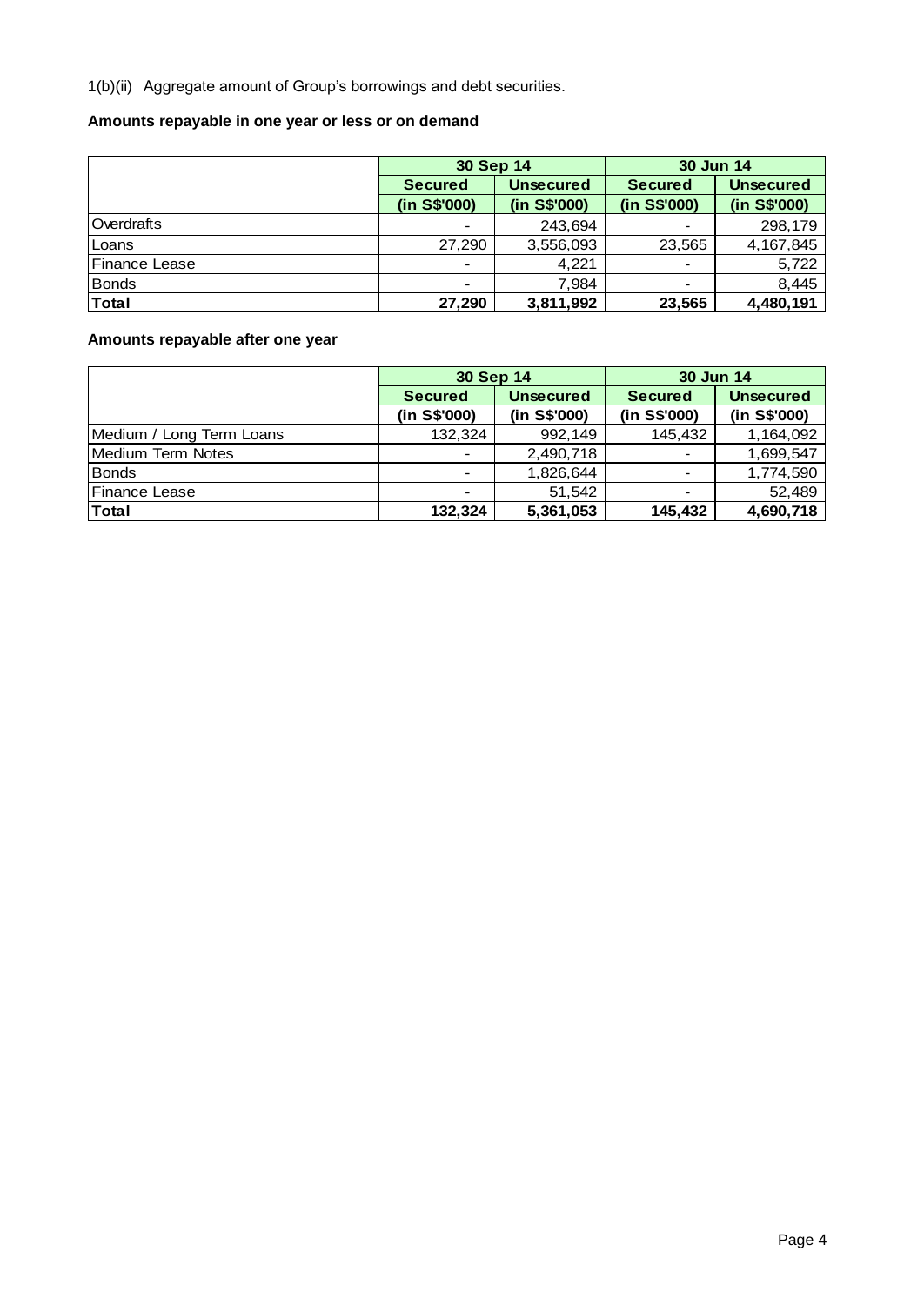1(c) A statement of cash flows (for the Group), together with a comparative statement for the corresponding period of the immediately preceding financial year is as follows:

|                                                                   | Group      |                           |  |  |  |
|-------------------------------------------------------------------|------------|---------------------------|--|--|--|
| (in S\$'000)                                                      |            | <b>Three Months Ended</b> |  |  |  |
|                                                                   | 30 Sep 14  | 30 Sep 13                 |  |  |  |
| Cash flow from operating activities                               |            |                           |  |  |  |
| <b>Profit before taxation</b>                                     | 49,022     | 51,040                    |  |  |  |
| Adjustments for:                                                  |            |                           |  |  |  |
| Amortisation of intangible assets and depreciation of property,   |            |                           |  |  |  |
| plant and equipment                                               | 59,653     | 60,780                    |  |  |  |
| Cost of share-based payment                                       | 261        | 2,829                     |  |  |  |
| Fair value of biological assets                                   | 15,919     | (3,324)                   |  |  |  |
| (Gain)/loss on disposal of property, plant and equipment          | (8, 467)   | 307                       |  |  |  |
| Interest income                                                   | (2,316)    | (3,050)                   |  |  |  |
| Interest expense                                                  | 126,386    | 140,107                   |  |  |  |
| Net measurement of derivative instruments                         | (1,875)    | 5,577                     |  |  |  |
| Share of results from jointly controlled entities and associates  | (1,982)    | (1, 437)                  |  |  |  |
| Operating cash flow before reinvestment in working capital        | 236,601    | 252,829                   |  |  |  |
| Decrease/ (Increase) in inventories                               | 105,186    | (91, 919)                 |  |  |  |
| (Increase)/ decrease in receivables and other current assets      | (183, 159) | 181,925                   |  |  |  |
| Decrease in advance payments to suppliers                         | 73,555     | 8,354                     |  |  |  |
| Decrease/ (increase) in margin account with brokers               | 113,533    | (94, 869)                 |  |  |  |
| Decrease in payables and other current liabilities                | (226, 206) | (47, 962)                 |  |  |  |
| Cash flow generated from operations                               | 119,510    | 208,358                   |  |  |  |
| Interest income received                                          | 2,316      | 3,050                     |  |  |  |
| Interest expense paid                                             | (108, 044) | (166, 262)                |  |  |  |
| Tax paid                                                          | (18,620)   | (2,782)                   |  |  |  |
| Net cash flow (used in)/ generated from operating activities      | (4,838)    | 42,364                    |  |  |  |
| Cash flow from investing activities                               |            |                           |  |  |  |
| Proceeds from disposal of property, plant and equipment           | 3,262      | 2,614                     |  |  |  |
| Purchase of property, plant and equipment                         | (85, 987)  | (184, 784)                |  |  |  |
| Purchase of intangible assets                                     |            | (4, 311)                  |  |  |  |
| Net proceeds from (investment in)/ disposal of jointly controlled |            |                           |  |  |  |
| entities and associates                                           | (72, 809)  | 1,852                     |  |  |  |
| Proceeds from sale of minority interest in subsidiary             |            | 25,080                    |  |  |  |
| Net cash flow used in investing activities                        | (155, 534) | (159, 549)                |  |  |  |
| Cash flow from financing activities                               |            |                           |  |  |  |
| Repayments of borrowings, net                                     | (115, 274) | (272, 519)                |  |  |  |
| Proceeds from issuance of shares on exercise of share options     | 4,697      |                           |  |  |  |
| Payment of capital securities distribution                        | (8,320)    | (9,704)                   |  |  |  |
| Net cash flow used in financing activities                        | (118, 897) | (282, 223)                |  |  |  |
| Net effect of exchange rate changes on cash and cash              |            |                           |  |  |  |
| equivalents                                                       | 19,715     | (16, 564)                 |  |  |  |
| Net decrease in cash and cash equivalents                         | (259, 554) | (415, 972)                |  |  |  |
| Cash and cash equivalents at the beginning of the period          | 1,248,272  | 1,285,532                 |  |  |  |
| Cash and cash equivalents* at the end of the period               | 988,718    | 869,560                   |  |  |  |

\*Cash and cash equivalents include cash and bank balances, fixed deposits less overdrafts and deposits committed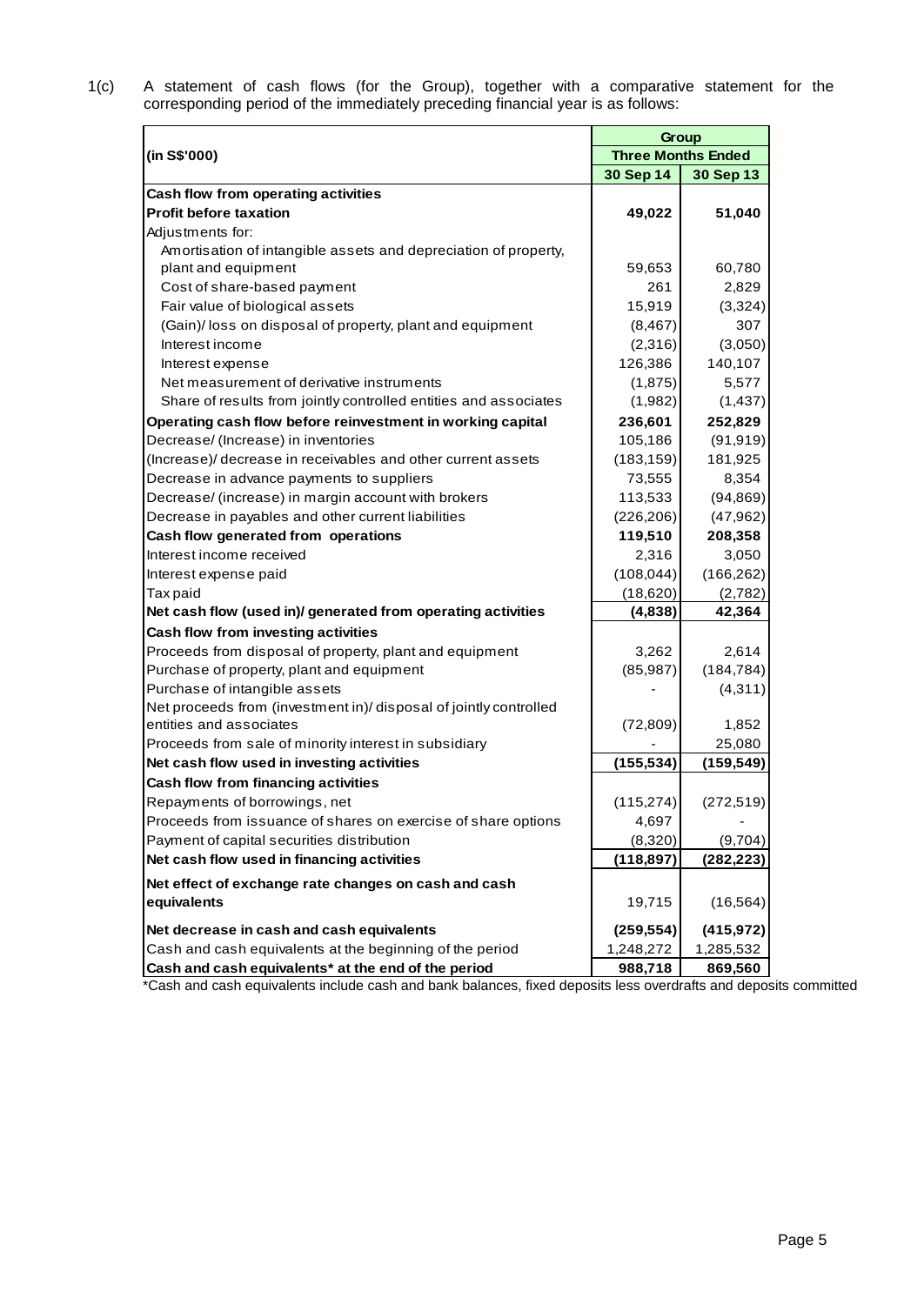1(d)(i) A statement (for the Issuer and Group) showing either (i) all changes in equity, or (ii) changes in equity other than those arising from capitalisation issues and distributions to shareholders, together with a comparative statement for the corresponding period of the immediately preceding financial year.

|                                                     | Attributable to owners of the Company |               |                   |                          |                    |                   |                          |                 |                          |              |                          |               |
|-----------------------------------------------------|---------------------------------------|---------------|-------------------|--------------------------|--------------------|-------------------|--------------------------|-----------------|--------------------------|--------------|--------------------------|---------------|
|                                                     |                                       |               |                   |                          | Foreign            |                   |                          |                 |                          |              | Non-                     |               |
| 3 months                                            | Share                                 | Treasury      | Capital           | Capital                  | Currency           | <b>Fair Value</b> | Share-based              | Revenue         | <b>Total</b>             | <b>Total</b> | <b>Controlling</b>       | <b>Total</b>  |
| Group                                               | Capital                               | <b>Shares</b> | <b>Securities</b> | <b>Reserves</b>          | <b>Translation</b> | Adjustment        | Compensation             | <b>Reserves</b> | <b>Reserves</b>          |              | <b>Interests</b>         | <b>Equity</b> |
|                                                     |                                       |               |                   |                          | <b>Reserves</b>    | <b>Reserves</b>   | <b>Reserves</b>          |                 |                          |              |                          |               |
|                                                     | \$'000                                | \$'000        | \$'000            | \$'000                   | \$'000             | \$'000            | \$'000                   | \$'000          | \$'000                   | \$'000       | \$'000                   | \$'000        |
| At 30 September 2014:                               |                                       |               |                   |                          |                    |                   |                          |                 |                          |              |                          |               |
| At 1 July 2014                                      | 2,162,642                             | (96,081)      | 237,379           | 142,525                  | (450, 138)         | (60, 204)         | 99,846                   | 2,164,217       | 1,896,246                | 4,200,186    | 22,142                   | 4,222,328     |
| Profit for the period                               |                                       |               |                   |                          |                    |                   |                          | 44,290          | 44,290                   | 44,290       | (2,370)                  | 41,920        |
| Other comprehensive income                          |                                       |               |                   |                          |                    |                   |                          |                 |                          |              |                          |               |
| Net loss on fair value changes during the financial |                                       |               |                   |                          |                    |                   |                          |                 |                          |              |                          |               |
| period                                              |                                       |               |                   |                          |                    | (11, 173)         |                          |                 | (11, 173)                | (11, 173)    | $\sim$                   | (11, 173)     |
| Recognised in the profit and loss account on        |                                       |               |                   |                          |                    |                   |                          |                 |                          |              |                          |               |
| occurrence of hedged transactions                   |                                       |               |                   | $\overline{\phantom{a}}$ |                    | (4, 402)          |                          |                 | (4, 402)                 | (4, 402)     |                          | (4, 402)      |
| Foreign currency translation adjustment             |                                       |               |                   |                          | 46,139             |                   | $\overline{\phantom{a}}$ |                 | 46,139                   | 46,139       | (1,599)                  | 44,540        |
| Other comprehensive income for the                  |                                       |               |                   |                          |                    |                   |                          |                 |                          |              |                          |               |
| financial period, net of tax                        |                                       |               |                   | ٠                        | 46,139             | (15, 575)         | ٠                        |                 | 30,564                   | 30,564       | (1,599)                  | 28,965        |
| Total comprehensive income for the period           |                                       |               |                   |                          | 46,139             | (15, 575)         |                          | 44,290          | 74,854                   | 74,854       | (3,969)                  | 70,885        |
| Contributions by and distributions to owners        |                                       |               |                   |                          |                    |                   |                          |                 |                          |              |                          |               |
| Issue of shares on exercise of share option         | 4.697                                 |               |                   |                          |                    |                   | $\overline{\phantom{a}}$ |                 | $\overline{\phantom{a}}$ | 4,697        | $\overline{\phantom{a}}$ | 4,697         |
| Share-based expense                                 |                                       |               |                   |                          |                    |                   | 261                      |                 | 261                      | 261          |                          | 261           |
| Accrued capital securities distribution             |                                       |               | 4,351             |                          |                    |                   |                          | (4, 351)        | (4, 351)                 |              |                          |               |
| Payment of capital securities distribution          |                                       |               | (8,320)           |                          |                    |                   | $\overline{\phantom{0}}$ |                 |                          | (8,320)      | $\blacksquare$           | (8,320)       |
| Total contributions by and distributions to         |                                       |               |                   |                          |                    |                   |                          |                 |                          |              |                          |               |
| owners                                              | 4,697                                 |               | (3,969)           |                          | $\sim$             | $\blacksquare$    | 261                      | (4, 351)        | (4,090)                  | (3,362)      | $\sim$                   | (3, 362)      |
| Changes in ownership interests in                   |                                       |               |                   |                          |                    |                   |                          |                 |                          |              |                          |               |
| subsidiaries                                        |                                       |               |                   |                          |                    |                   |                          |                 |                          |              |                          |               |
| Total transactions with owners in their             |                                       |               |                   |                          |                    |                   |                          |                 |                          |              |                          |               |
| capacity as owners                                  | 4,697                                 |               | (3,969)           |                          |                    |                   | 261                      | (4, 351)        | (4,090)                  | (3, 362)     |                          | (3, 362)      |
| At 30 September 2014                                | 2,167,339                             | (96,081)      | 233,410           | 142,525                  | (403,999)          | (75, 779)         | 100.107                  | 2,204,156       | 1,967,010                | 4,271,678    | 18,173                   | 4,289,851     |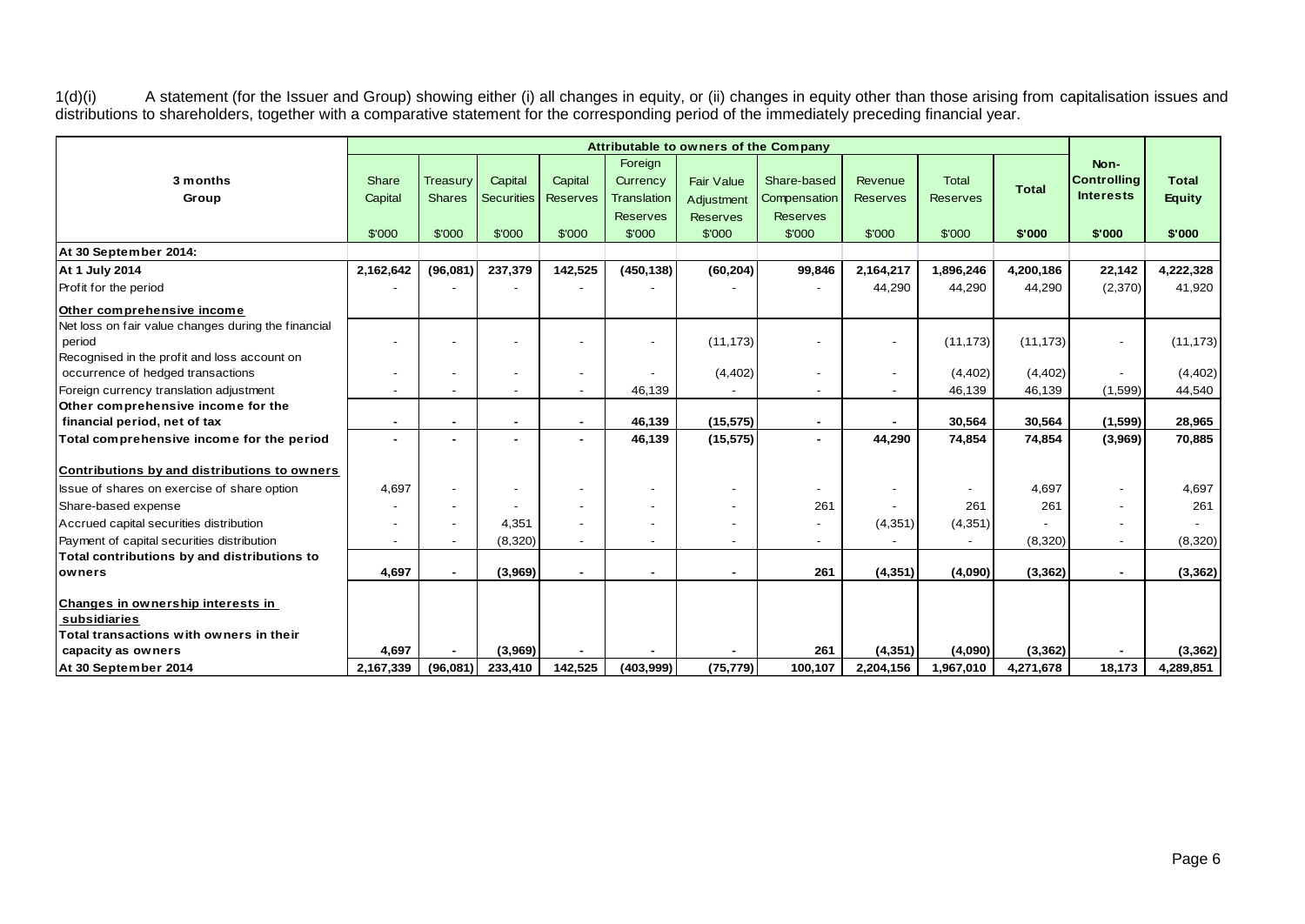|                                                                                             | <b>Attributable to owners of the Company</b> |                           |                              |                    |                                    |                                 |                             |                            |                          |           |                                                |                               |
|---------------------------------------------------------------------------------------------|----------------------------------------------|---------------------------|------------------------------|--------------------|------------------------------------|---------------------------------|-----------------------------|----------------------------|--------------------------|-----------|------------------------------------------------|-------------------------------|
| 3 months<br>Group                                                                           | Share<br>Capital                             | Treasury<br><b>Shares</b> | Capital<br><b>Securities</b> | Capital<br>Reserve | Foreign<br>Currency<br>Translation | <b>Fair Value</b><br>Adjustment | Share-based<br>Compensation | Revenue<br><b>Reserves</b> | Total<br><b>Reserves</b> | Total     | Non-<br><b>Controlling</b><br><b>Interests</b> | <b>Total</b><br><b>Equity</b> |
|                                                                                             | \$'000                                       | \$'000                    | \$'000                       |                    | <b>Reserves</b><br>\$'000          | <b>Reserves</b><br>\$'000       | <b>Reserves</b><br>\$'000   | \$'000                     | \$'000                   | \$'000    | \$'000                                         | \$'000                        |
| At 30 September 2013:                                                                       |                                              |                           |                              |                    |                                    |                                 |                             |                            |                          |           |                                                |                               |
| At 1 July 2013                                                                              | 2,077,038                                    | (96, 081)                 | 276,939                      | 122,335            | (378, 533)                         | (73, 174)                       | 90,311                      | 1,673,024                  | 1,433,963                | 3,691,859 | 131,868                                        | 3,823,727                     |
| Profit for the period                                                                       |                                              |                           |                              |                    |                                    |                                 |                             | 45,632                     | 45,632                   | 45,632    | (2, 373)                                       | 43,259                        |
|                                                                                             |                                              |                           |                              |                    |                                    |                                 |                             |                            |                          |           |                                                |                               |
| Other comprehensive income<br>Net gain on fair value changes during the financial<br>period |                                              |                           |                              |                    |                                    | 21,668                          |                             |                            | 21,668                   | 21,668    |                                                | 21,668                        |
| Recognised in the profit and loss account on<br>occurrence of hedged transactions           |                                              |                           |                              |                    |                                    | 16,336                          |                             |                            | 16,336                   | 16,336    |                                                | 16,336                        |
| Foreign currency translation adjustment                                                     |                                              |                           |                              | $\sim$             | (19, 106)                          |                                 | $\overline{\phantom{a}}$    | $\sim$                     | (19, 106)                | (19, 106) | 3,401                                          | (15, 705)                     |
| Other comprehensive income for the<br>financial period, net of tax                          | $\sim$                                       |                           |                              | $\blacksquare$     | (19, 106)                          | 38,004                          | $\blacksquare$              |                            | 18,898                   | 18,898    | 3,401                                          | 22,299                        |
| Total comprehensive income for the period                                                   |                                              |                           |                              | $\blacksquare$     | (19, 106)                          | 38,004                          | $\blacksquare$              | 45,632                     | 64,530                   | 64,530    | 1.028                                          | 65,558                        |
| Contributions by and distributions to owners                                                |                                              |                           |                              |                    |                                    |                                 |                             |                            |                          |           |                                                |                               |
| Share-based expense                                                                         |                                              |                           |                              |                    | ٠                                  |                                 | 2,829                       |                            | 2,829                    | 2,829     |                                                | 2,829                         |
| Accrued capital securities distribution                                                     |                                              |                           | 4.761                        |                    |                                    |                                 |                             | (4, 761)                   | (4, 761)                 |           |                                                |                               |
| Payment of capital securities distribution                                                  | $\sim$                                       |                           | (9.704)                      | $\sim$             |                                    |                                 |                             |                            |                          | (9,704)   |                                                | (9,704)                       |
| Total contributions by and distributions to owners                                          | $\blacksquare$                               |                           | (4, 943)                     | $\blacksquare$     | $\blacksquare$                     | $\blacksquare$                  | 2,829                       | (4, 761)                   | (1, 932)                 | (6, 875)  |                                                | (6, 875)                      |
| Changes in ownership interests in<br>subsidiaries                                           |                                              |                           |                              |                    |                                    |                                 |                             |                            |                          |           |                                                |                               |
| Sale of minority interest in subsidiary                                                     | $\overline{\phantom{a}}$                     |                           | $\sim$                       | 14,201             | $\overline{\phantom{a}}$           | ٠                               | $\overline{\phantom{a}}$    | $\sim$                     | 14,201                   | 14,201    | 10,879                                         | 25,080                        |
| Total changes in ownership interests in<br>subsidiaries                                     | $\overline{\phantom{0}}$                     |                           |                              | 14,201             | $\blacksquare$                     |                                 | $\blacksquare$              | $\blacksquare$             | 14,201                   | 14,201    | 10,879                                         | 25,080                        |
| Total transactions with owners in their<br>capacity as owners                               |                                              |                           | (4, 943)                     | 14,201             |                                    |                                 | 2,829                       | (4, 761)                   | 12,269                   | 7,326     | 10,879                                         | 18,205                        |
| At 30 September 2013                                                                        | 2,077,038                                    | (96,081)                  | 271,996                      | 136,536            | (397, 639)                         | (35, 170)                       | 93,140                      | 1,713,895                  | 1,510,762                | 3,763,715 | 143,775                                        | 3,907,490                     |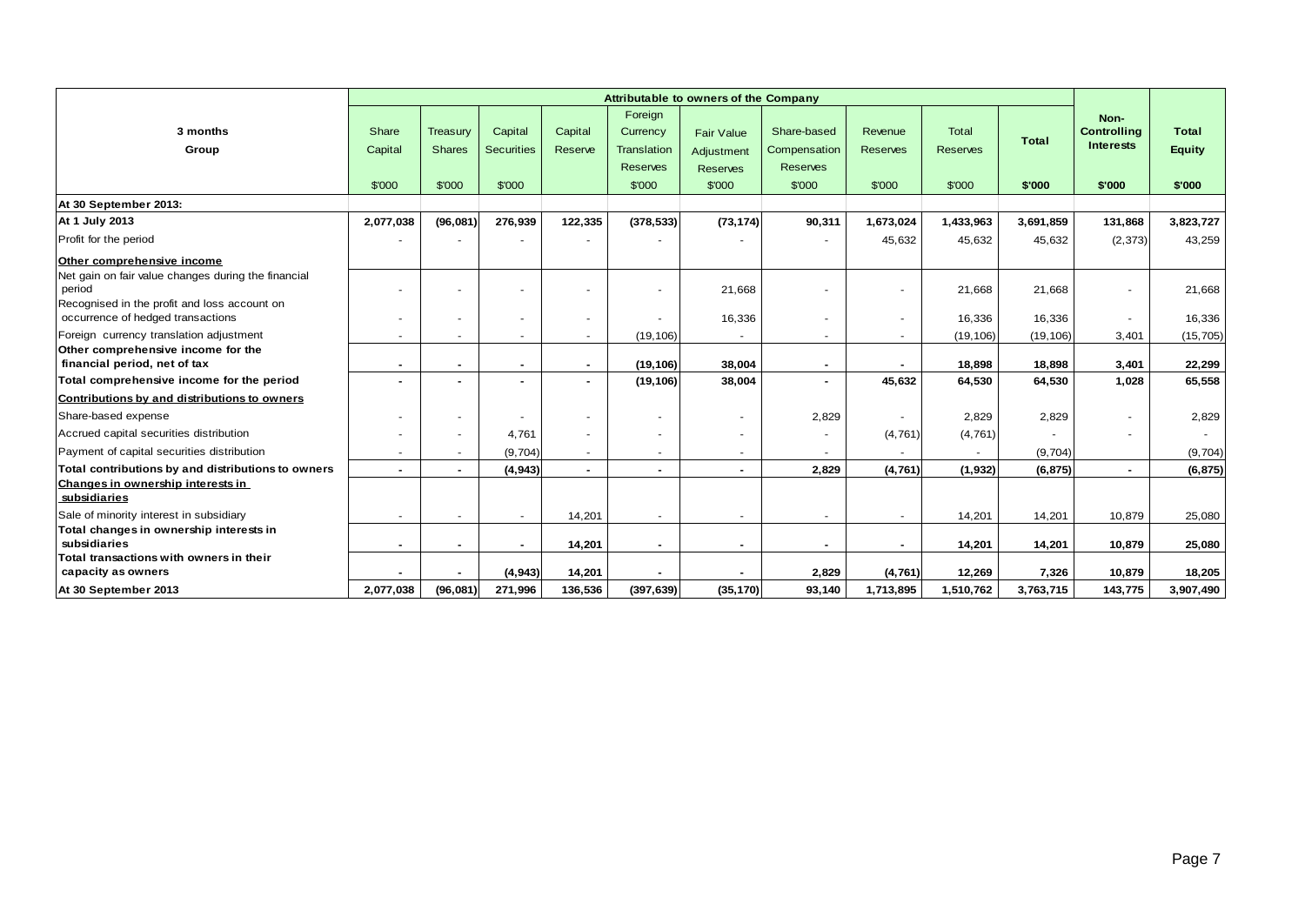|                                                     | Attributable to owners of the Company |                 |                          |                 |                 |                   |                          |                 |                 |               |  |
|-----------------------------------------------------|---------------------------------------|-----------------|--------------------------|-----------------|-----------------|-------------------|--------------------------|-----------------|-----------------|---------------|--|
|                                                     |                                       |                 |                          |                 | Foreign         |                   |                          |                 |                 |               |  |
| 3 months                                            | <b>Share</b>                          | <b>Treasury</b> | Capital                  | Capital         | Currency        | <b>Fair Value</b> | Share-based              | Revenue         | <b>Total</b>    | <b>Total</b>  |  |
| Company                                             | Capital                               | <b>Shares</b>   | <b>Securities</b>        | <b>Reserves</b> | Translation     | Adjustment        | Compensation             | <b>Reserves</b> | <b>Reserves</b> | <b>Equity</b> |  |
|                                                     |                                       |                 |                          |                 | <b>Reserves</b> | <b>Reserves</b>   | <b>Reserves</b>          |                 |                 |               |  |
|                                                     | \$'000                                | \$'000          | \$'000                   | \$'000          | \$'000          | \$'000            | \$'000                   | \$'000          | \$'000          | \$'000        |  |
| At 30 September 2014:                               |                                       |                 |                          |                 |                 |                   |                          |                 |                 |               |  |
| At 1 July 2014                                      | 2,162,642                             | (96,081)        | 237,379                  | 140,486         | (266, 611)      | (67, 116)         | 99,846                   | 1,046,139       | 952,744         | 3,256,684     |  |
| Profit for the period                               |                                       |                 |                          |                 |                 |                   |                          | 18,875          | 18,875          | 18,875        |  |
| Other comprehensive income                          |                                       |                 |                          |                 |                 |                   |                          |                 |                 |               |  |
| Net loss on fair value changes during the financial |                                       |                 |                          |                 |                 |                   |                          |                 |                 |               |  |
| period                                              |                                       |                 |                          |                 |                 | (11, 172)         |                          |                 | (11, 172)       | (11, 172)     |  |
| Recognised in the profit and loss account on        |                                       |                 |                          |                 |                 |                   |                          |                 |                 |               |  |
| occurrence of hedged transactions                   |                                       | $\blacksquare$  |                          |                 |                 | (4, 402)          |                          |                 | (4, 402)        | (4, 402)      |  |
| Foreign currency translation adjustment             |                                       |                 | $\overline{\phantom{a}}$ |                 | 80,940          |                   |                          |                 | 80,940          | 80,940        |  |
| Other comprehensive income for the                  |                                       |                 |                          |                 |                 |                   |                          |                 |                 |               |  |
| financial period, net of tax                        | $\overline{\phantom{a}}$              | -               |                          |                 | 80,940          | (15, 574)         | $\overline{\phantom{a}}$ |                 | 65,366          | 65,366        |  |
| Total comprehensive income for the period           |                                       |                 |                          |                 | 80,940          | (15, 574)         | $\overline{\phantom{0}}$ | 18,875          | 84,241          | 84,241        |  |
| Contributions by and distributions to owners        |                                       |                 |                          |                 |                 |                   |                          |                 |                 |               |  |
| Issue of shares on exercise of share option         | 4,697                                 | $\blacksquare$  |                          |                 |                 |                   |                          |                 |                 | 4,697         |  |
| Share-based expense                                 |                                       |                 |                          |                 |                 |                   | 261                      |                 | 261             | 261           |  |
| Accrued capital securities distribution             |                                       |                 | 4,351                    |                 |                 |                   | $\frac{1}{2}$            | (4,351)         | (4,351)         |               |  |
| Payment of capital securities distribution          |                                       |                 | (8,320)                  |                 |                 |                   | ۰.                       |                 |                 | (8,320)       |  |
| Total contributions by and distributions to         |                                       |                 |                          |                 |                 |                   |                          |                 |                 |               |  |
| owners                                              | 4,697                                 | $\blacksquare$  | (3,969)                  | $\blacksquare$  | ٠               | $\blacksquare$    | 261                      | (4, 351)        | (4,090)         | (3, 362)      |  |
| Total transactions with owners in their             |                                       |                 |                          |                 |                 |                   |                          |                 |                 |               |  |
| capacity as owners                                  | 4,697                                 |                 | (3,969)                  |                 |                 |                   | 261                      | (4, 351)        | (4,090)         | (3, 362)      |  |
| At 30 September 2014                                | 2,167,339                             | (96,081)        | 233,410                  | 140,486         | (185, 671)      | (82, 690)         | 100,107                  | 1,060,663       | 1,032,895       | 3,337,563     |  |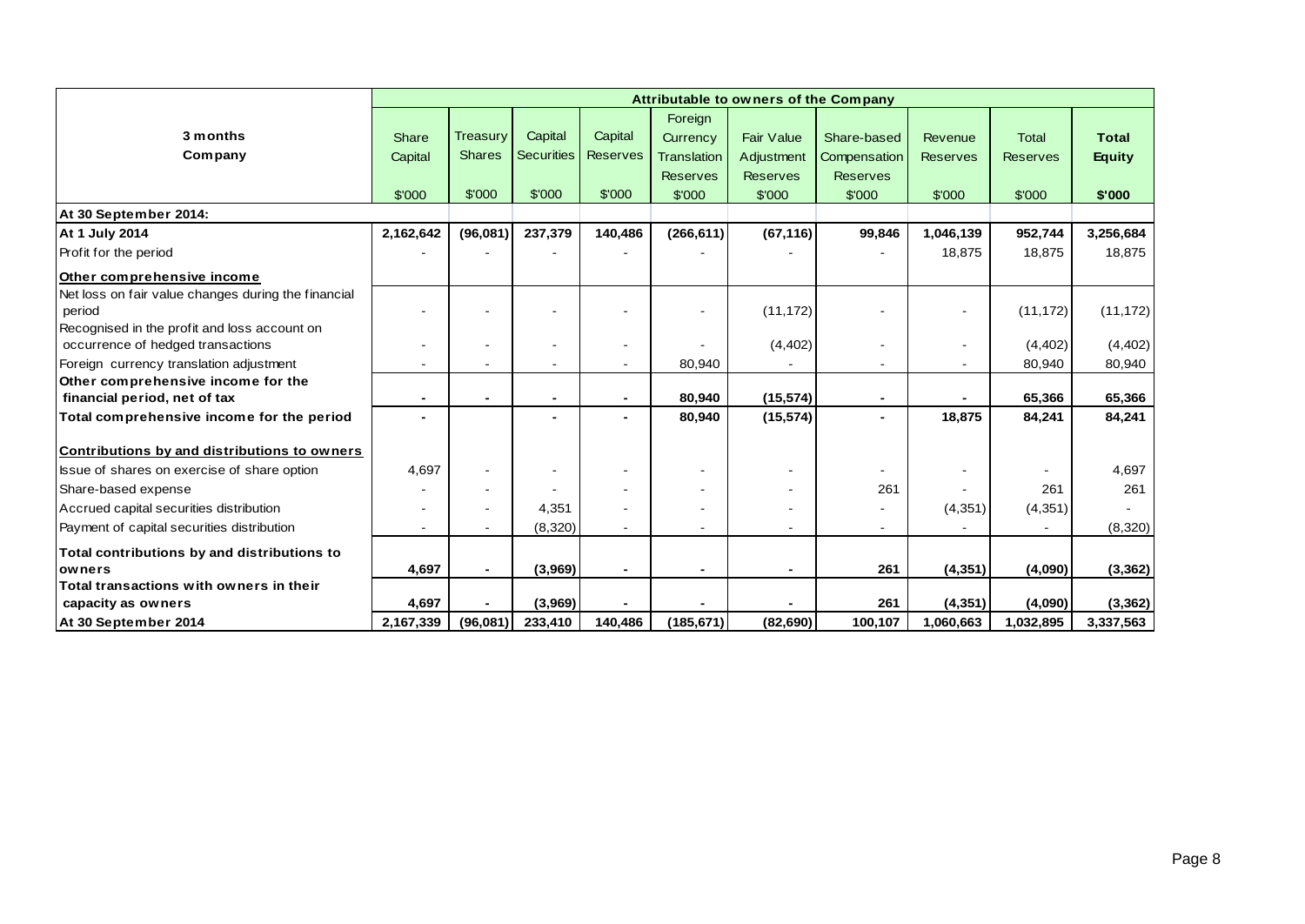|                                                                                   | <b>Attributable to owners of the Company</b> |                          |                          |                 |                 |                          |                          |                          |                 |               |  |
|-----------------------------------------------------------------------------------|----------------------------------------------|--------------------------|--------------------------|-----------------|-----------------|--------------------------|--------------------------|--------------------------|-----------------|---------------|--|
|                                                                                   |                                              |                          |                          |                 | Foreign         |                          |                          |                          |                 |               |  |
| 3 months                                                                          | Share                                        | Treasury                 | Capital                  | Capital         | Currency        | <b>Fair Value</b>        | Share-based              | Revenue                  | Total           | <b>Total</b>  |  |
| Company                                                                           | Capital                                      | <b>Shares</b>            | <b>Securities</b>        | <b>Reserves</b> | Translation     | Adjustment               | Compensation             | <b>Reserves</b>          | <b>Reserves</b> | <b>Equity</b> |  |
|                                                                                   |                                              |                          |                          |                 | <b>Reserves</b> | <b>Reserves</b>          | <b>Reserves</b>          |                          |                 |               |  |
|                                                                                   | \$'000                                       | \$'000                   | \$'000                   | \$'000          | \$'000          | \$'000                   | \$'000                   | \$'000                   | \$'000          | \$'000        |  |
| At 30 September 2013:                                                             |                                              |                          |                          |                 |                 |                          |                          |                          |                 |               |  |
| At 1 July 2013                                                                    | 2,077,038                                    | (96,081)                 | 276,939                  | 138,145         | (214, 795)      | (74, 818)                | 90,311                   | 652,100                  | 590,943         | 2,848,839     |  |
| Profit for the period                                                             |                                              |                          |                          |                 |                 |                          |                          | 8,364                    | 8,364           | 8,364         |  |
| Other comprehensive income                                                        |                                              |                          |                          |                 |                 |                          |                          |                          |                 |               |  |
| Net gain on fair value changes during the financial<br>period                     |                                              |                          |                          |                 |                 | 13,301                   |                          |                          | 13,301          | 13,301        |  |
| Recognised in the profit and loss account on<br>occurrence of hedged transactions |                                              |                          | $\overline{\phantom{a}}$ |                 |                 | 19,546                   |                          | $\overline{\phantom{a}}$ | 19,546          | 19,546        |  |
| Foreign currency translation adjustment                                           |                                              | $\overline{\phantom{a}}$ | $\overline{\phantom{0}}$ |                 | (26, 710)       |                          | $\overline{\phantom{0}}$ | $\overline{\phantom{0}}$ | (26, 710)       | (26, 710)     |  |
| Other comprehensive income for the<br>financial period, net of tax                | $\blacksquare$                               | ٠                        | ۰                        |                 | (26, 710)       | 32,847                   | ٠                        |                          | 6,137           | 6,137         |  |
| Total comprehensive income for the period                                         |                                              |                          | ٠                        |                 | (26, 710)       | 32,847                   |                          | 8,364                    | 14,501          | 14,501        |  |
| Contributions by and distributions to owners                                      |                                              |                          |                          |                 |                 |                          |                          |                          |                 |               |  |
| Share-based expense                                                               |                                              | $\overline{\phantom{a}}$ |                          |                 | $\overline{a}$  | $\overline{a}$           | 2,829                    |                          | 2,829           | 2,829         |  |
| Accrued capital securities distribution                                           |                                              | $\overline{\phantom{a}}$ | 4,761                    |                 | $\blacksquare$  | $\overline{\phantom{a}}$ | $\overline{\phantom{a}}$ | (4, 761)                 | (4,761)         |               |  |
| Payment of capital securities distribution                                        |                                              |                          | (9,704)                  |                 | $\blacksquare$  | $\overline{\phantom{a}}$ |                          |                          |                 | (9,704)       |  |
| Total contributions by and distributions to owners                                | $\blacksquare$                               |                          | (4,943)                  | $\blacksquare$  | $\sim$          | $\sim$                   | 2,829                    | (4, 761)                 | (1, 932)        | (6, 875)      |  |
| Total transactions with owners in their<br>capacity as owners                     |                                              |                          | (4, 943)                 |                 |                 |                          | 2,829                    | (4, 761)                 | (1, 932)        | (6, 875)      |  |
| At 30 September 2013                                                              | 2,077,038                                    | (96,081)                 | 271,996                  | 138,145         | (241, 505)      | (41, 971)                | 93,140                   | 655,703                  | 603,512         | 2,856,465     |  |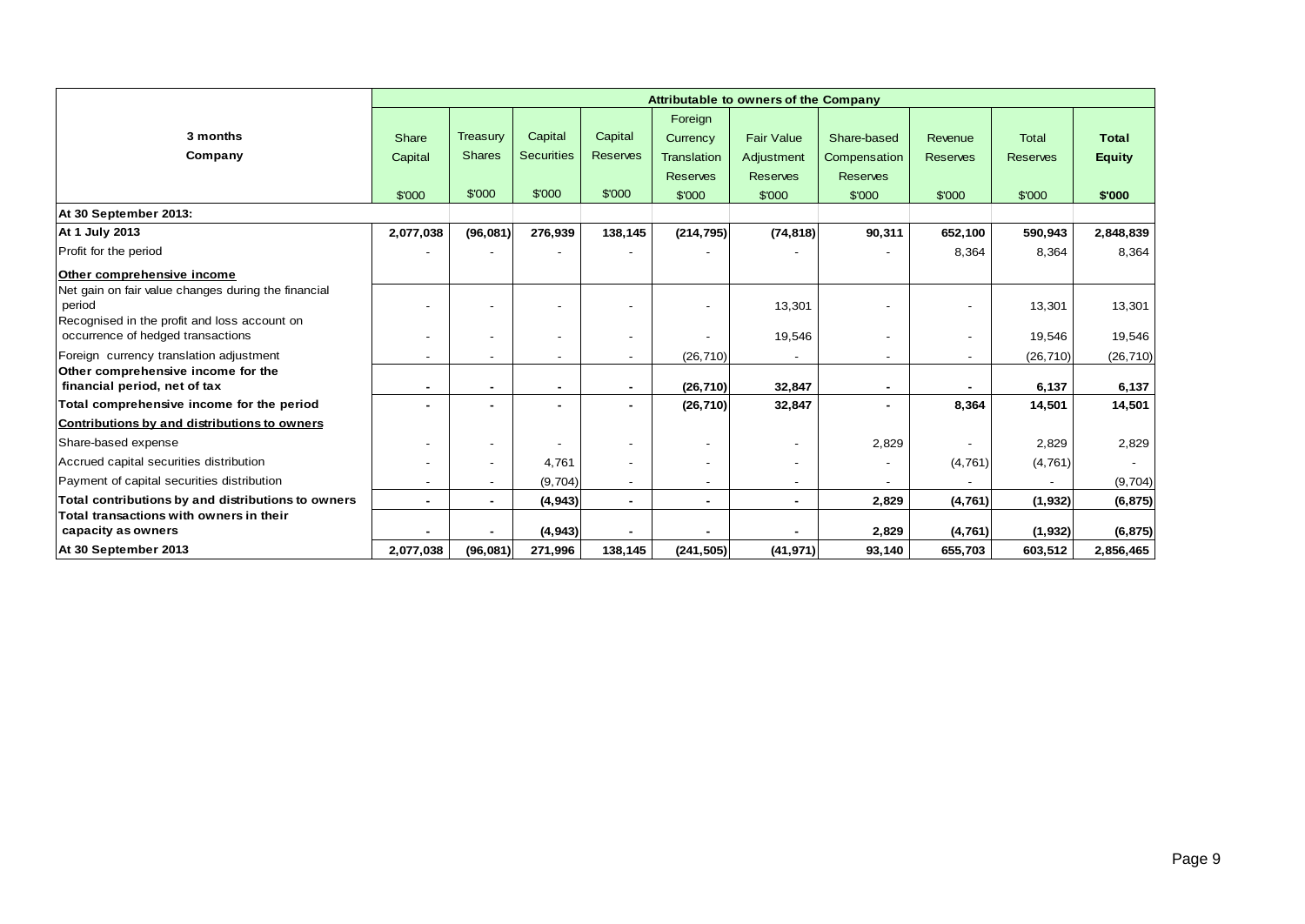1(d)(ii) Details of any changes in the Company's share capital arising from rights issue, bonus issue, share buy-backs, exercise of share options or warrants, conversion of other issues of equity securities, issue of shares for cash or as consideration for acquisition or for any other purpose since the end of the previous period reported on. State also the number of shares that may be issued on conversion of all the outstanding convertibles, as well as the number of shares held as treasury shares, if any, against the total number of issued shares excluding treasury shares of the issuer, as at the end of the current financial period reported on and as at the end of the corresponding period of the immediately preceding financial year.

|                                       | Sep 14      | $Sep-13$    |
|---------------------------------------|-------------|-------------|
| Shares to be issued upon exercise of: |             |             |
| Conversion right of convertible bonds | 241,610,738 | 241,610,738 |
| Warrants                              | 397,826,160 | 387,365,079 |
| Share options                         | 76.897.000  | 131,990,000 |
| <b>Total no. of shares</b>            | 716,333,898 | 760,965,817 |

1(d)(iii) To show the total number of issued shares excluding treasury shares as at the end of the current financial period and as at the end of the immediately preceding year.

|                                                                | Sep 14         | $Jun-14$       |
|----------------------------------------------------------------|----------------|----------------|
| Issued, fully paid share capital :                             |                |                |
| Balance no. of shares as at the beginning of period            | 2,490,857,869  | 2,442,409,869  |
| Issue of Shares on exercise of share options                   | 2,060,000      | 48,448,000     |
| Total no. of shares outstanding as at the end of period        | 2,492,917,869  | 2,490,857,869  |
| Total no. of shares held as treasury shares                    | (52, 196, 000) | (52, 196, 000) |
| Total no. of shares outstanding as at the end of period net of |                |                |
| treasury shares                                                | 2,440,721,869  | 2,438,661,869  |

1(d)(iv) A statement showing all sales, transfers, disposal, cancellation and/or use of treasury shares as at the end of the current financial period reported on.

N. A.

2. Whether the figures have been audited or reviewed and in accordance with which auditing standard or practice.

The financial statements presented above have not been audited or reviewed.

3. Where the figures have been audited or reviewed, the auditors' report (including any qualifications or emphasis of a matter).

N. A.

4. Whether the same accounting policies and methods of computation as in the issuer's most recently audited annual financial statements have been applied.

The adoption of the new and revised accounting standards that became applicable from 1 July 2014 did not result in substantial changes to the Group accounting policies, which are consistent with those used in the audited financial statements as at 30 June 2014.

5. If there are any changes in the accounting policies and methods of computation, including any required by an accounting standard, what has changed, as well as the reasons for, and the effect of, the changes.

The Group has applied the same accounting policies and methods of computation in the preparation of the financial statements for the current reporting period compared with the audited financial statements as at 30 June 2014 except for the adoption of new or revised FRS that are mandatory for financial years beginning on or after 1 July 2014. The adoption of these FRS has no significant impact to the Group.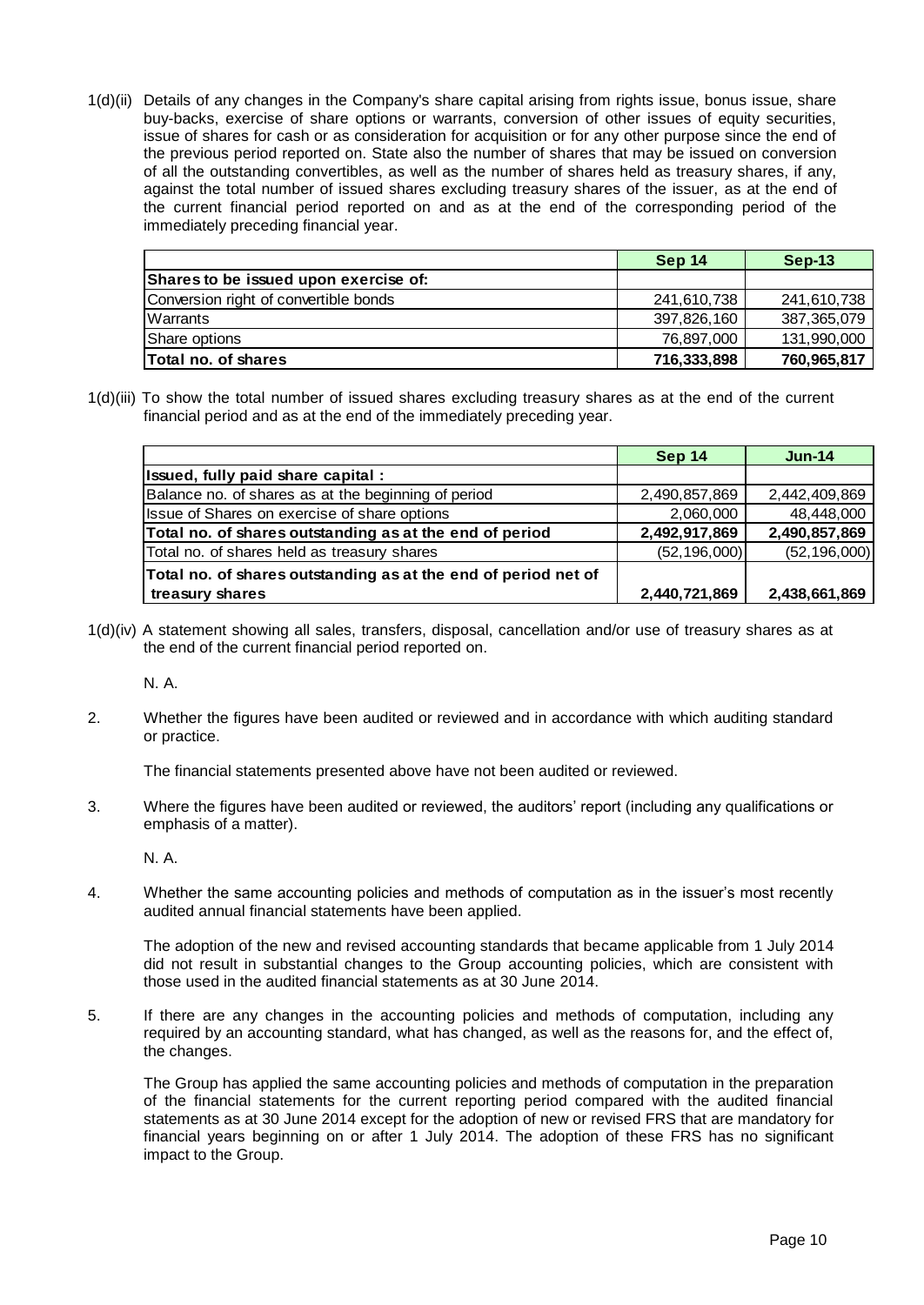6. Earnings per ordinary share of the Group for the current financial period reported and for the corresponding period of the immediately preceding financial year, after deducting any provision for preference dividends.

#### **Reported earnings per ordinary share**

|                                                | Group                     |               |  |  |
|------------------------------------------------|---------------------------|---------------|--|--|
| Reported EPS                                   | <b>Three Months Ended</b> |               |  |  |
|                                                | 30 Sep 14                 | 30 Sep 13     |  |  |
| (a) Based on weighted average no. of           |                           |               |  |  |
| shares (cents/share)                           | 1.64                      | 1.71          |  |  |
|                                                |                           |               |  |  |
| (b) Based on fully diluted basis (cents/share) | 1.54                      | 1.71          |  |  |
| Weighted average no. of shares applicable      |                           |               |  |  |
| to basic earnings per share                    | 2,439,819,369             | 2,390,213,869 |  |  |
| Weighted average no. of shares based on        |                           |               |  |  |
| fully diluted basis                            | 2,597,743,654             | 2,390,213,869 |  |  |

- 7. Net asset value (for the Issuer and Group) per ordinary share based on the total number of issued shares of the issuer at the end of the:
	- (a) current financial period reported on; and
	- (b) immediately preceding financial year.

|                                                                                                      | Group     |           | Company   |           |
|------------------------------------------------------------------------------------------------------|-----------|-----------|-----------|-----------|
|                                                                                                      | As at     | As at     | As at     | As at     |
| (In cents per share)                                                                                 | 30 Sep 14 | 30 Jun 14 | 30 Sep 14 | 30 Jun 14 |
| Net asset value (NAV) per ordinary share<br>based on issued share capital as at end of<br>the period | 171.35    | 168.62    | 133.88    | 130.75    |

- 8. A review of the performance of the Group, to the extent necessary for a reasonable understanding of the Group's business. It must include a discussion of the following:
	- (a) any significant factors that affected the turnover, costs, and earnings of the Group for the current financial period reported on, including (where applicable) seasonal or cyclical factors; and
	- (b) any material factors that affected the cash flow, working capital, assets or liabilities of the Group during the current financial period reported on.

Please refer to the Management's Discussion and Analysis (lodged on SGXNET along with the Financial Results statement) for a review of financial and operational performance.

9. Where a forecast, or a prospect statement, has been previously disclosed to shareholders, any variance between it and the actual results.

There was no forecast made by the Company.

10. A commentary at the date of the announcement of the significant trends and competitive conditions of the industry in which the Group operates and any known factors or events that may affect the Group in the next reporting period and the next 12 months.

Please refer to the Management's Discussion and Analysis (lodged on SGXNET along with the Financial Results statement) for a review of financial and operational performance.

- 11. Dividend
	- (a) Current Financial Period Reported on 30 September 2014.

Any dividend recommended for the current financial period reported on?

NIL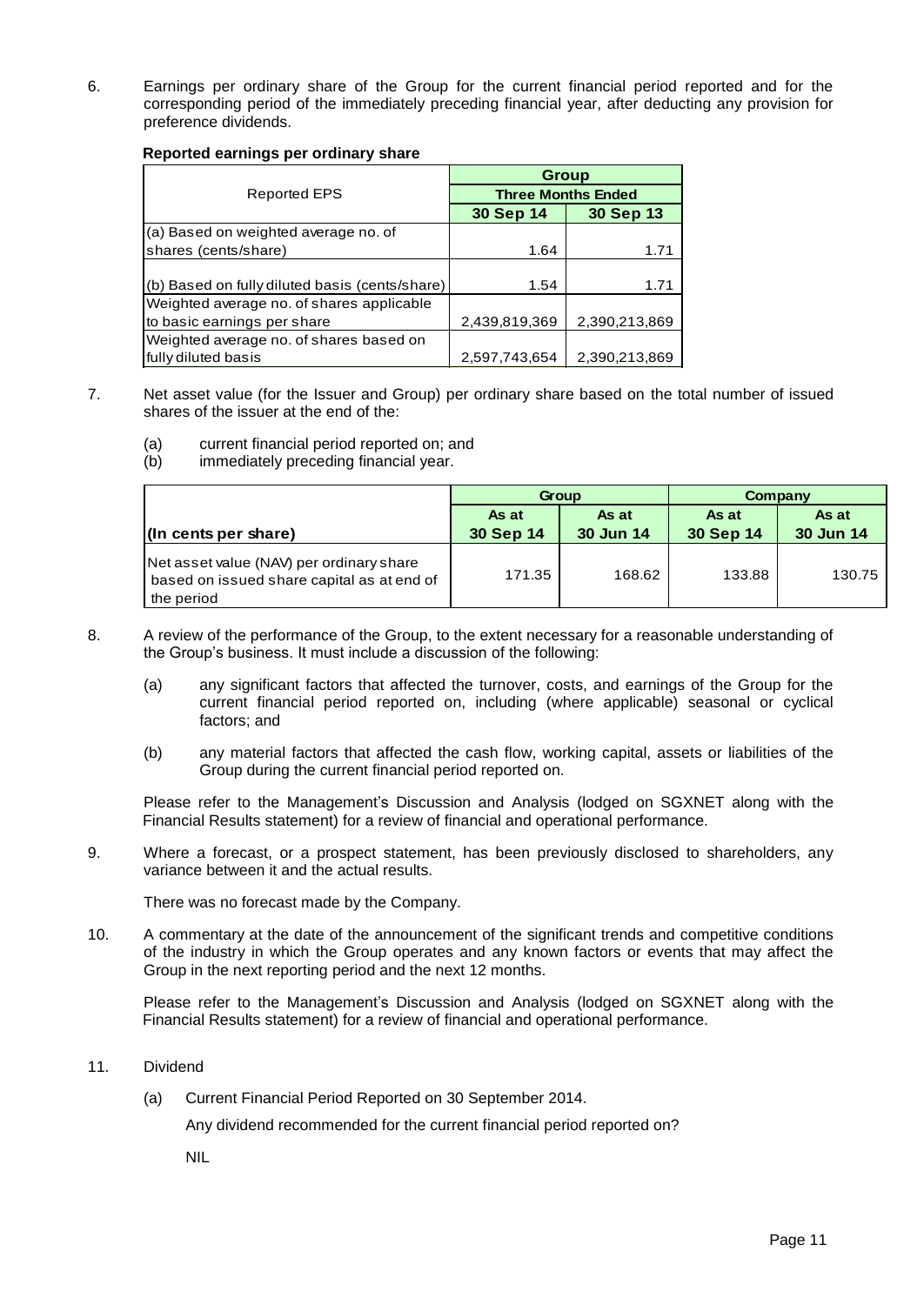(b) Corresponding Period of the immediately preceding Financial Year.

Any dividend declared for the corresponding period of the immediately preceding financial year?

NIL

(c) Whether the dividend is before tax, net of tax or tax exempt. If before tax or net of tax, state the tax rate and the country where the dividend is derived. (If the dividend is not taxable in the hands of shareholders, this must be stated).

N.A.

(d) Date payable

N.A.

(e) Books closure date

N.A.

12. If no dividend has been declared/recommended, a statement to that effect.

N.A.

13. If the Group has obtained a general mandate from shareholders for IPTs, the aggregate value of such transactions as required under Rule 920(1)(a)(ii). If no IPT mandate has been obtained, a statement to that effect.

The Company has not obtained a general mandate from shareholders for Interested Person Transactions.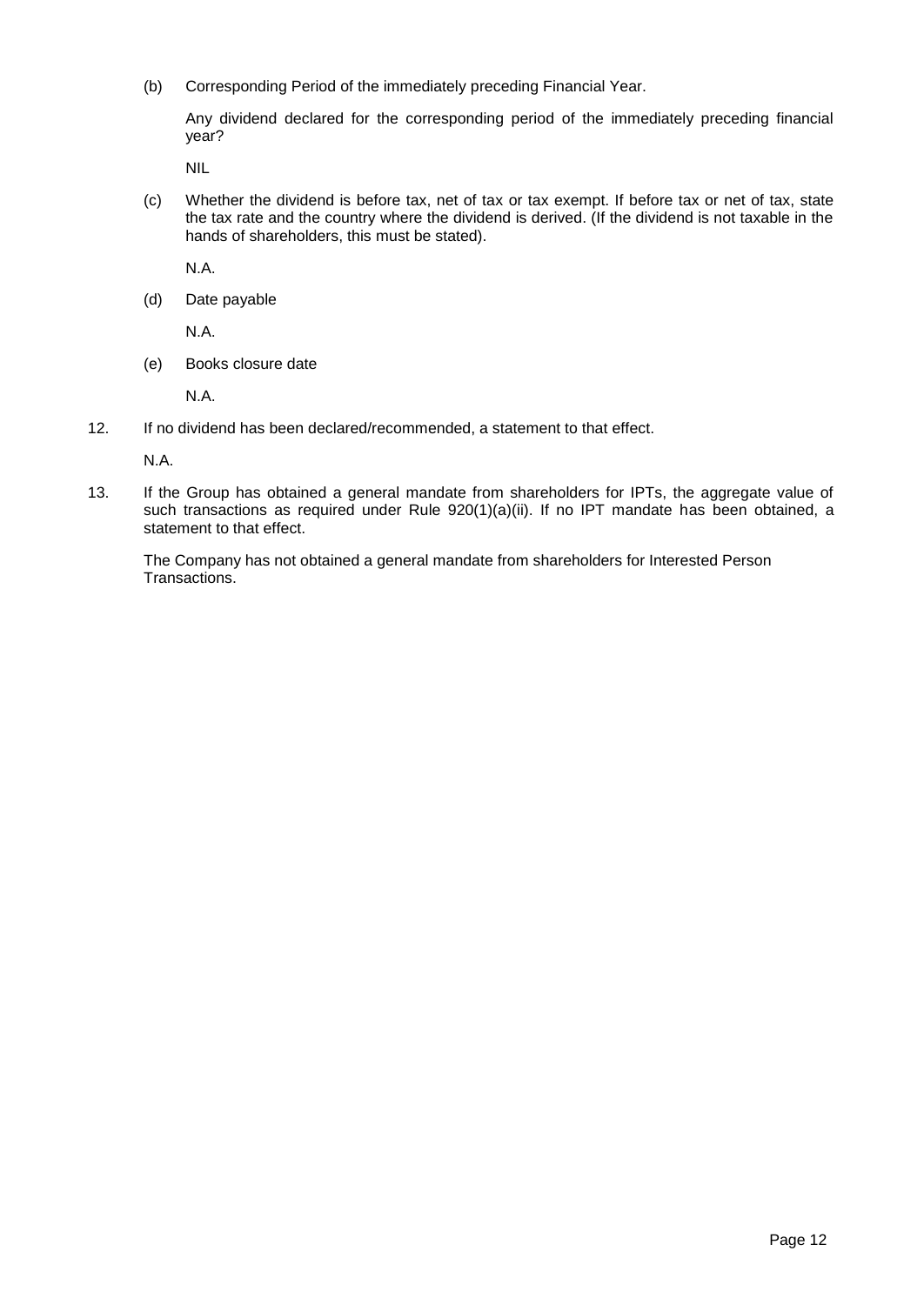### **Appendix A: Profit & Loss Statement in prior year's format**

|                                                                      | Group       |                           |                |  |
|----------------------------------------------------------------------|-------------|---------------------------|----------------|--|
| (in S\$'000)                                                         |             | <b>Three Months Ended</b> |                |  |
|                                                                      | 30 Sep 14   | 30 Sep 13                 | $\%$<br>change |  |
| Sale of goods & services                                             | 4,298,632   | 4,321,035                 | (0.5)          |  |
| Other Income ${}^{\#}$                                               | 5,547       | 1,156                     | 379.8          |  |
| Cost of sales                                                        | (3,863,603) | (3,886,911)               | (0.6)          |  |
| Other expenses $^{\text{\#}}$                                        | (207, 276)  | (191, 164)                | 8.4            |  |
| Net (loss) / gain from changes in fair<br>value of biological assets | (15, 919)   | 3,324                     | n.m.           |  |
| Share of results from jointly controlled<br>entities and associates  | 1,982       | 1,437                     | 37.9           |  |
| Earnings before Interest, Tax,                                       | 219,363     | 248,877                   | (11.9)         |  |
| <b>Depreciation and Amortisation (EBITDA)</b>                        |             |                           |                |  |
| Exceptional items*                                                   | 12,145      |                           | n.m.           |  |
| Depreciation & Amortisation                                          | (59, 653)   | (60, 780)                 | (1.9)          |  |
| Finance income                                                       | 2,316       | 3,050                     | (24.1)         |  |
| Finance costs                                                        | (126, 386)  | (140, 107)                | (9.8)          |  |
| <b>Profit Before Tax</b>                                             | 47,785      | 51,040                    | (6.4)          |  |
| Taxation <sup>#</sup>                                                | (5,865)     | (7, 781)                  | (24.6)         |  |
| Profit for the period                                                | 41,920      | 43,259                    | (3.1)          |  |
|                                                                      |             |                           |                |  |
| <b>Attributable to:</b>                                              |             |                           |                |  |
| Owners of the Company                                                | 44,290      | 45,632                    | (2.9)          |  |
| Non-controlling interests                                            | (2,370)     | (2,373)                   | (0.1)          |  |
|                                                                      | 41,920      | 43,259                    | (3.1)          |  |

**\*** For breakdown of Exceptional items, refer to the Management's Discussion and Analysis (lodged on SGXNET along with the Financial Results statement)

# Excluding exceptional items